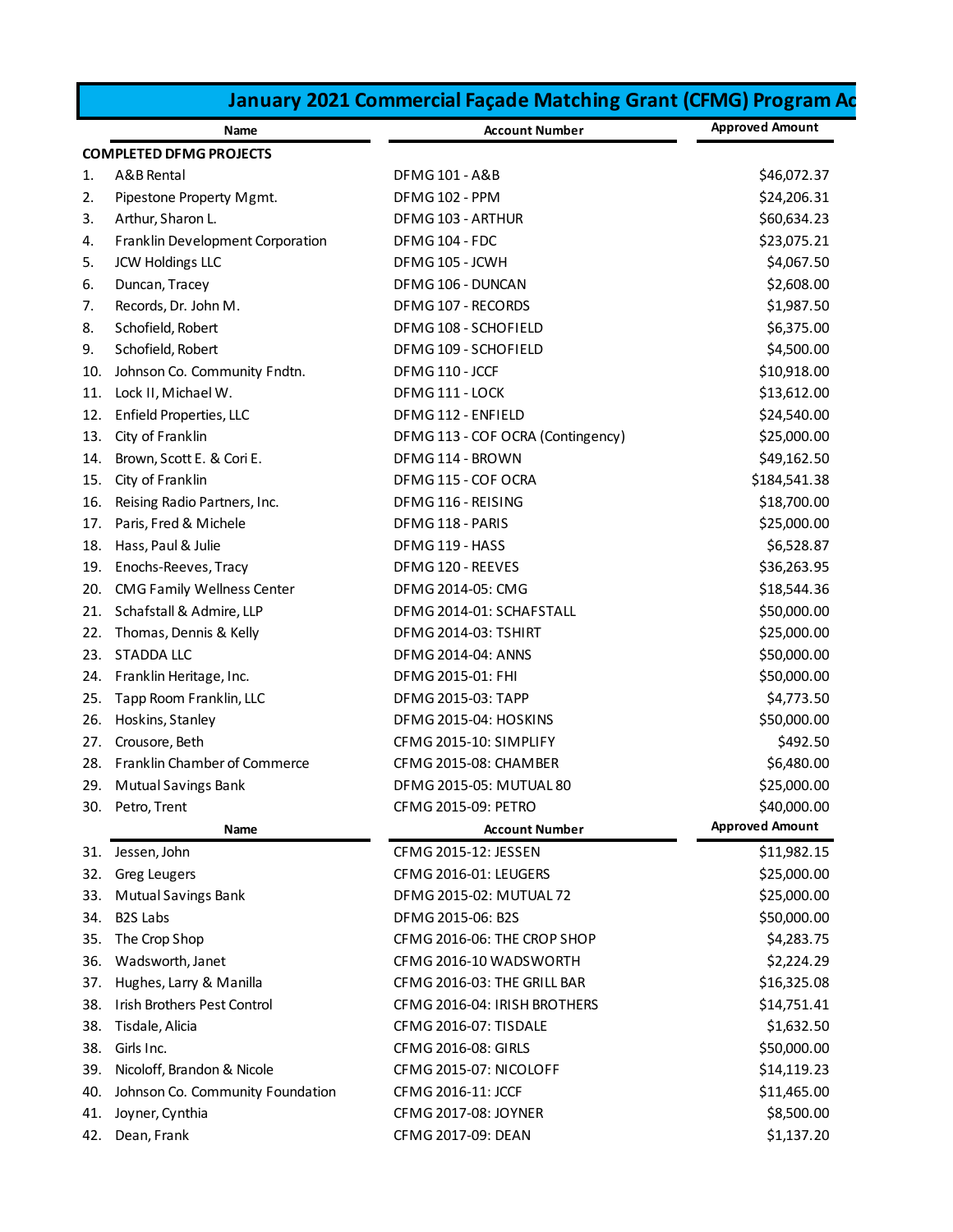| Norton, Christy_462 E. Jefferson St.<br>\$6,798.91<br>44.<br><b>CFMG 2017-15: NORTON</b><br>\$25,000.00<br>45.<br>ALE Investments, LLC<br>CFMG 2016-09: ALE<br>Talley, John and Lesa<br>\$50,000.00<br>46.<br><b>CFMG 2017-06: TALLEY</b><br>CFMG 2017-07: ENGLE<br>\$11,000.00<br>47.<br>Engle, Kenny<br>CFMG 2017-11: YOGA<br>\$2,535.67<br>Jones, Meg_229 S. Main St.<br>48.<br>\$50,000.00<br>49.<br>Munger, Tim_397 N. Main St.<br>CFMG 2017-12: MUNGER<br>\$536.76<br>Service, Rick 49 E. Court St.<br>CFMG 2018-09: SERVICE<br>50.<br>\$11,762.69<br>Franklin Property Group 101 E. Monroe St.<br>CFMG 2016-05: WOOD<br>51.<br>\$50,000.00<br>52.<br>Richardson, Amy<br>CFMG 2017-03: RICHARDSON<br>\$50,000.00<br>53.<br>Dowty, Chris<br>CFMG 2017-05: DOWTY<br>JP Parker Flowers<br>\$4,780.55<br>CFMG 2016-12: JP PARKER<br>54.<br>\$9,087.50<br>55.<br>Tunks, Cody_140 E. Jefferson St.<br><b>CFMG 2018-06: TUNKS</b><br>Frechette, Linda_951 N. Main St.<br>\$20,596.51<br>56.<br>CFMG 2018-03: FRECHETTE 951<br>Jo Jurgensen_396 E. Jefferson St.<br>CFMG 2018-08: JURGENSEN<br>\$9,469.00<br>57.<br>Franklin Property Group_55 E. Court St.<br>\$32,482.00<br>58.<br>CFMG 2017-14: WOOD<br>\$6,288.00<br>CFMG 2018-05: HAGAN<br>59.<br>Hagan, Pat_27 W. Monroe St.<br>\$9,347.59<br>Halik, Cheryl 948 N. Main St.<br>CFMG 2018-07: HALIK<br>60.<br>\$12,934.94<br>Fredbeck, Eric 9 E. Court St.<br>CFMG 2019-03 FREDBECK<br>61.<br><b>Approved Amount</b><br><b>Account Number</b><br>Name<br>Dean, Frank 55 E. Jefferson St.<br>CFMG 2017-16: DEAN 2<br>\$15,934.00<br>62.<br>63.<br>KORO Development_399 N. Main St.<br>CFMG 2018-02: KORO<br>\$15,000.00<br>\$30,000.00<br>Moore, Thomas_40 N. Water St.<br>CFMG 2019-01 MOORE<br>64.<br>Brown, Ian 110 W. Jefferson St.<br>CFMG 2019-09 BROWN<br>\$15,000.00<br>65.<br>66.<br>Festival Country_66 Water St.<br>CFMG 2019-10 FESTIVAL<br>\$13,000.00<br>Thompson, John_249 E. Jefferson St.<br>CFMG 2018-01: THOMPSON<br>\$25,000.00<br>67.<br>Admire, Jim_40 1/2 E. Jefferson St.<br>CFMG 2019-05 ADMIRE<br>\$11,950.00<br>68.<br>Norton, Christy_301 E. Jefferson St.<br>CFMG 2019-13 NORTON 301<br>\$17,000.00<br>69.<br>Smythe, Tanya_169 E. Jefferson St.<br>CFMG 2019-11 SMYTHE<br>\$15,000.00<br>70.<br>\$21,845.19<br>Frische, Dan_34 E. Jefferson St.<br>CFMG 2018-04: FRISCHE<br>71.<br>Frechette, Linda 89 E. Jefferson St.<br>\$12,432.50<br>CFMG 2020-01 FRECHETTE<br>72.<br>\$1,681,680.25<br><b>Totals</b> | 43. | Wadsworth Realty_71 E. Jefferson St. | CFMG 2017-10: WADSWORTH 71 | \$2,394.65 |
|--------------------------------------------------------------------------------------------------------------------------------------------------------------------------------------------------------------------------------------------------------------------------------------------------------------------------------------------------------------------------------------------------------------------------------------------------------------------------------------------------------------------------------------------------------------------------------------------------------------------------------------------------------------------------------------------------------------------------------------------------------------------------------------------------------------------------------------------------------------------------------------------------------------------------------------------------------------------------------------------------------------------------------------------------------------------------------------------------------------------------------------------------------------------------------------------------------------------------------------------------------------------------------------------------------------------------------------------------------------------------------------------------------------------------------------------------------------------------------------------------------------------------------------------------------------------------------------------------------------------------------------------------------------------------------------------------------------------------------------------------------------------------------------------------------------------------------------------------------------------------------------------------------------------------------------------------------------------------------------------------------------------------------------------------------------------------------------------------------------------------------------------------------------------------------------------------------------------------------------------------------------------------------------------------------------------------------------------------------------------------------------------------------------------------------------------------------------------------------------------|-----|--------------------------------------|----------------------------|------------|
|                                                                                                                                                                                                                                                                                                                                                                                                                                                                                                                                                                                                                                                                                                                                                                                                                                                                                                                                                                                                                                                                                                                                                                                                                                                                                                                                                                                                                                                                                                                                                                                                                                                                                                                                                                                                                                                                                                                                                                                                                                                                                                                                                                                                                                                                                                                                                                                                                                                                                            |     |                                      |                            |            |
|                                                                                                                                                                                                                                                                                                                                                                                                                                                                                                                                                                                                                                                                                                                                                                                                                                                                                                                                                                                                                                                                                                                                                                                                                                                                                                                                                                                                                                                                                                                                                                                                                                                                                                                                                                                                                                                                                                                                                                                                                                                                                                                                                                                                                                                                                                                                                                                                                                                                                            |     |                                      |                            |            |
|                                                                                                                                                                                                                                                                                                                                                                                                                                                                                                                                                                                                                                                                                                                                                                                                                                                                                                                                                                                                                                                                                                                                                                                                                                                                                                                                                                                                                                                                                                                                                                                                                                                                                                                                                                                                                                                                                                                                                                                                                                                                                                                                                                                                                                                                                                                                                                                                                                                                                            |     |                                      |                            |            |
|                                                                                                                                                                                                                                                                                                                                                                                                                                                                                                                                                                                                                                                                                                                                                                                                                                                                                                                                                                                                                                                                                                                                                                                                                                                                                                                                                                                                                                                                                                                                                                                                                                                                                                                                                                                                                                                                                                                                                                                                                                                                                                                                                                                                                                                                                                                                                                                                                                                                                            |     |                                      |                            |            |
|                                                                                                                                                                                                                                                                                                                                                                                                                                                                                                                                                                                                                                                                                                                                                                                                                                                                                                                                                                                                                                                                                                                                                                                                                                                                                                                                                                                                                                                                                                                                                                                                                                                                                                                                                                                                                                                                                                                                                                                                                                                                                                                                                                                                                                                                                                                                                                                                                                                                                            |     |                                      |                            |            |
|                                                                                                                                                                                                                                                                                                                                                                                                                                                                                                                                                                                                                                                                                                                                                                                                                                                                                                                                                                                                                                                                                                                                                                                                                                                                                                                                                                                                                                                                                                                                                                                                                                                                                                                                                                                                                                                                                                                                                                                                                                                                                                                                                                                                                                                                                                                                                                                                                                                                                            |     |                                      |                            |            |
|                                                                                                                                                                                                                                                                                                                                                                                                                                                                                                                                                                                                                                                                                                                                                                                                                                                                                                                                                                                                                                                                                                                                                                                                                                                                                                                                                                                                                                                                                                                                                                                                                                                                                                                                                                                                                                                                                                                                                                                                                                                                                                                                                                                                                                                                                                                                                                                                                                                                                            |     |                                      |                            |            |
|                                                                                                                                                                                                                                                                                                                                                                                                                                                                                                                                                                                                                                                                                                                                                                                                                                                                                                                                                                                                                                                                                                                                                                                                                                                                                                                                                                                                                                                                                                                                                                                                                                                                                                                                                                                                                                                                                                                                                                                                                                                                                                                                                                                                                                                                                                                                                                                                                                                                                            |     |                                      |                            |            |
|                                                                                                                                                                                                                                                                                                                                                                                                                                                                                                                                                                                                                                                                                                                                                                                                                                                                                                                                                                                                                                                                                                                                                                                                                                                                                                                                                                                                                                                                                                                                                                                                                                                                                                                                                                                                                                                                                                                                                                                                                                                                                                                                                                                                                                                                                                                                                                                                                                                                                            |     |                                      |                            |            |
|                                                                                                                                                                                                                                                                                                                                                                                                                                                                                                                                                                                                                                                                                                                                                                                                                                                                                                                                                                                                                                                                                                                                                                                                                                                                                                                                                                                                                                                                                                                                                                                                                                                                                                                                                                                                                                                                                                                                                                                                                                                                                                                                                                                                                                                                                                                                                                                                                                                                                            |     |                                      |                            |            |
|                                                                                                                                                                                                                                                                                                                                                                                                                                                                                                                                                                                                                                                                                                                                                                                                                                                                                                                                                                                                                                                                                                                                                                                                                                                                                                                                                                                                                                                                                                                                                                                                                                                                                                                                                                                                                                                                                                                                                                                                                                                                                                                                                                                                                                                                                                                                                                                                                                                                                            |     |                                      |                            |            |
|                                                                                                                                                                                                                                                                                                                                                                                                                                                                                                                                                                                                                                                                                                                                                                                                                                                                                                                                                                                                                                                                                                                                                                                                                                                                                                                                                                                                                                                                                                                                                                                                                                                                                                                                                                                                                                                                                                                                                                                                                                                                                                                                                                                                                                                                                                                                                                                                                                                                                            |     |                                      |                            |            |
|                                                                                                                                                                                                                                                                                                                                                                                                                                                                                                                                                                                                                                                                                                                                                                                                                                                                                                                                                                                                                                                                                                                                                                                                                                                                                                                                                                                                                                                                                                                                                                                                                                                                                                                                                                                                                                                                                                                                                                                                                                                                                                                                                                                                                                                                                                                                                                                                                                                                                            |     |                                      |                            |            |
|                                                                                                                                                                                                                                                                                                                                                                                                                                                                                                                                                                                                                                                                                                                                                                                                                                                                                                                                                                                                                                                                                                                                                                                                                                                                                                                                                                                                                                                                                                                                                                                                                                                                                                                                                                                                                                                                                                                                                                                                                                                                                                                                                                                                                                                                                                                                                                                                                                                                                            |     |                                      |                            |            |
|                                                                                                                                                                                                                                                                                                                                                                                                                                                                                                                                                                                                                                                                                                                                                                                                                                                                                                                                                                                                                                                                                                                                                                                                                                                                                                                                                                                                                                                                                                                                                                                                                                                                                                                                                                                                                                                                                                                                                                                                                                                                                                                                                                                                                                                                                                                                                                                                                                                                                            |     |                                      |                            |            |
|                                                                                                                                                                                                                                                                                                                                                                                                                                                                                                                                                                                                                                                                                                                                                                                                                                                                                                                                                                                                                                                                                                                                                                                                                                                                                                                                                                                                                                                                                                                                                                                                                                                                                                                                                                                                                                                                                                                                                                                                                                                                                                                                                                                                                                                                                                                                                                                                                                                                                            |     |                                      |                            |            |
|                                                                                                                                                                                                                                                                                                                                                                                                                                                                                                                                                                                                                                                                                                                                                                                                                                                                                                                                                                                                                                                                                                                                                                                                                                                                                                                                                                                                                                                                                                                                                                                                                                                                                                                                                                                                                                                                                                                                                                                                                                                                                                                                                                                                                                                                                                                                                                                                                                                                                            |     |                                      |                            |            |
|                                                                                                                                                                                                                                                                                                                                                                                                                                                                                                                                                                                                                                                                                                                                                                                                                                                                                                                                                                                                                                                                                                                                                                                                                                                                                                                                                                                                                                                                                                                                                                                                                                                                                                                                                                                                                                                                                                                                                                                                                                                                                                                                                                                                                                                                                                                                                                                                                                                                                            |     |                                      |                            |            |
|                                                                                                                                                                                                                                                                                                                                                                                                                                                                                                                                                                                                                                                                                                                                                                                                                                                                                                                                                                                                                                                                                                                                                                                                                                                                                                                                                                                                                                                                                                                                                                                                                                                                                                                                                                                                                                                                                                                                                                                                                                                                                                                                                                                                                                                                                                                                                                                                                                                                                            |     |                                      |                            |            |
|                                                                                                                                                                                                                                                                                                                                                                                                                                                                                                                                                                                                                                                                                                                                                                                                                                                                                                                                                                                                                                                                                                                                                                                                                                                                                                                                                                                                                                                                                                                                                                                                                                                                                                                                                                                                                                                                                                                                                                                                                                                                                                                                                                                                                                                                                                                                                                                                                                                                                            |     |                                      |                            |            |
|                                                                                                                                                                                                                                                                                                                                                                                                                                                                                                                                                                                                                                                                                                                                                                                                                                                                                                                                                                                                                                                                                                                                                                                                                                                                                                                                                                                                                                                                                                                                                                                                                                                                                                                                                                                                                                                                                                                                                                                                                                                                                                                                                                                                                                                                                                                                                                                                                                                                                            |     |                                      |                            |            |
|                                                                                                                                                                                                                                                                                                                                                                                                                                                                                                                                                                                                                                                                                                                                                                                                                                                                                                                                                                                                                                                                                                                                                                                                                                                                                                                                                                                                                                                                                                                                                                                                                                                                                                                                                                                                                                                                                                                                                                                                                                                                                                                                                                                                                                                                                                                                                                                                                                                                                            |     |                                      |                            |            |
|                                                                                                                                                                                                                                                                                                                                                                                                                                                                                                                                                                                                                                                                                                                                                                                                                                                                                                                                                                                                                                                                                                                                                                                                                                                                                                                                                                                                                                                                                                                                                                                                                                                                                                                                                                                                                                                                                                                                                                                                                                                                                                                                                                                                                                                                                                                                                                                                                                                                                            |     |                                      |                            |            |
|                                                                                                                                                                                                                                                                                                                                                                                                                                                                                                                                                                                                                                                                                                                                                                                                                                                                                                                                                                                                                                                                                                                                                                                                                                                                                                                                                                                                                                                                                                                                                                                                                                                                                                                                                                                                                                                                                                                                                                                                                                                                                                                                                                                                                                                                                                                                                                                                                                                                                            |     |                                      |                            |            |
|                                                                                                                                                                                                                                                                                                                                                                                                                                                                                                                                                                                                                                                                                                                                                                                                                                                                                                                                                                                                                                                                                                                                                                                                                                                                                                                                                                                                                                                                                                                                                                                                                                                                                                                                                                                                                                                                                                                                                                                                                                                                                                                                                                                                                                                                                                                                                                                                                                                                                            |     |                                      |                            |            |
|                                                                                                                                                                                                                                                                                                                                                                                                                                                                                                                                                                                                                                                                                                                                                                                                                                                                                                                                                                                                                                                                                                                                                                                                                                                                                                                                                                                                                                                                                                                                                                                                                                                                                                                                                                                                                                                                                                                                                                                                                                                                                                                                                                                                                                                                                                                                                                                                                                                                                            |     |                                      |                            |            |
|                                                                                                                                                                                                                                                                                                                                                                                                                                                                                                                                                                                                                                                                                                                                                                                                                                                                                                                                                                                                                                                                                                                                                                                                                                                                                                                                                                                                                                                                                                                                                                                                                                                                                                                                                                                                                                                                                                                                                                                                                                                                                                                                                                                                                                                                                                                                                                                                                                                                                            |     |                                      |                            |            |
|                                                                                                                                                                                                                                                                                                                                                                                                                                                                                                                                                                                                                                                                                                                                                                                                                                                                                                                                                                                                                                                                                                                                                                                                                                                                                                                                                                                                                                                                                                                                                                                                                                                                                                                                                                                                                                                                                                                                                                                                                                                                                                                                                                                                                                                                                                                                                                                                                                                                                            |     |                                      |                            |            |
|                                                                                                                                                                                                                                                                                                                                                                                                                                                                                                                                                                                                                                                                                                                                                                                                                                                                                                                                                                                                                                                                                                                                                                                                                                                                                                                                                                                                                                                                                                                                                                                                                                                                                                                                                                                                                                                                                                                                                                                                                                                                                                                                                                                                                                                                                                                                                                                                                                                                                            |     |                                      |                            |            |
|                                                                                                                                                                                                                                                                                                                                                                                                                                                                                                                                                                                                                                                                                                                                                                                                                                                                                                                                                                                                                                                                                                                                                                                                                                                                                                                                                                                                                                                                                                                                                                                                                                                                                                                                                                                                                                                                                                                                                                                                                                                                                                                                                                                                                                                                                                                                                                                                                                                                                            |     |                                      |                            |            |
|                                                                                                                                                                                                                                                                                                                                                                                                                                                                                                                                                                                                                                                                                                                                                                                                                                                                                                                                                                                                                                                                                                                                                                                                                                                                                                                                                                                                                                                                                                                                                                                                                                                                                                                                                                                                                                                                                                                                                                                                                                                                                                                                                                                                                                                                                                                                                                                                                                                                                            |     |                                      |                            |            |

| <b>DFMG/CFMG IN PROGRESS</b>                | <b>Approved Amount</b>           |             |
|---------------------------------------------|----------------------------------|-------------|
| 73. Emry, Bette                             | CFMG 2017-01: EMRY               | \$25,000.00 |
| 74. Urban Air Indiana, LLC                  | CFMG 2017-02: URBAN AIR          | \$27,807.80 |
| 75. Strain, Gordon & Moneypenny, Dianne     | CFMG 2017-04: STRAIN             | \$9,850.00  |
| 76. Toodleydoo Toys_1 W. Jefferson St.      | CFMG 2017-13: TOODLEYDOO         | \$6,462.25  |
| 77. Wood, Andy & Leslie_Water Street Façade | CFMG 2019-02: WOOD from 17-14    | \$17,518.00 |
| 78. Check, Todd 40 E. Jefferson St.         | <b>CFMG 2019-04 CHECK</b>        | \$13,150.00 |
| 79. Dillon, Josie 199 N. Main St.           | CFMG 2019-06 DILLON              | \$5,775.00  |
| 80. Wood, Andy & Leslie Water Street Façade | CFMG 2019-07 WOOD 54 S. Water St | \$30,000.00 |
| 81. Welberry, Al 2 E. Court St.             | CFMG 2019-08 WELBERRY            | \$15,000.00 |
| 82. Burgett, Ed_360 E. Monroes St.          | CFMG 2019-12 BURGETT             | \$15,000.00 |
| 83. Hickory Hillz BBQ, 89 E. Jefferson St.  | CFMG 2020-02 HICKORY HILLZ       | \$5,000.00  |
| 84. Henderson, Kim_99 W. Jefferson St.      | CFMG 2020-03 HENDERSON           | \$1,718.60  |
| 85. Jewell, Chris 150 W. Jefferson St.      | CFMG 2020-04 JEWELL              | \$8,073.03  |
|                                             |                                  |             |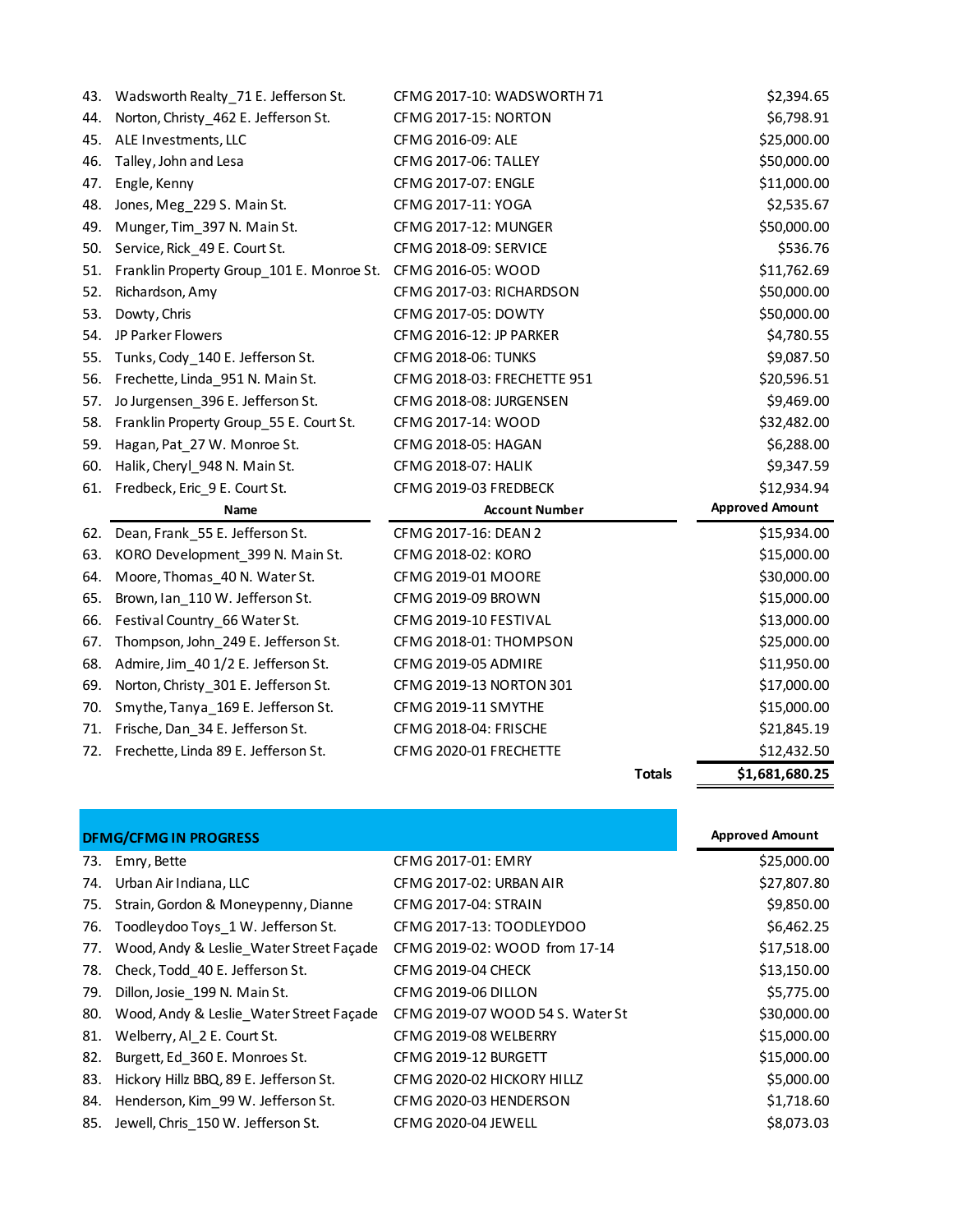| 86. Buchanan, Brent & Lisa 102-108 W. Jeffersol CFMG 2020-05 BUCHANAN |                              | \$30,000.00    |
|-----------------------------------------------------------------------|------------------------------|----------------|
| 87. Cassetty, Josh 101 N. Main St.                                    | CFMG 2020-06 CASSETTY        | \$3,266.49     |
|                                                                       | <b>Totals</b>                | \$213,621.17   |
|                                                                       | <b>Total DFMG/CFMG Funds</b> | \$1,813,449.60 |
|                                                                       |                              |                |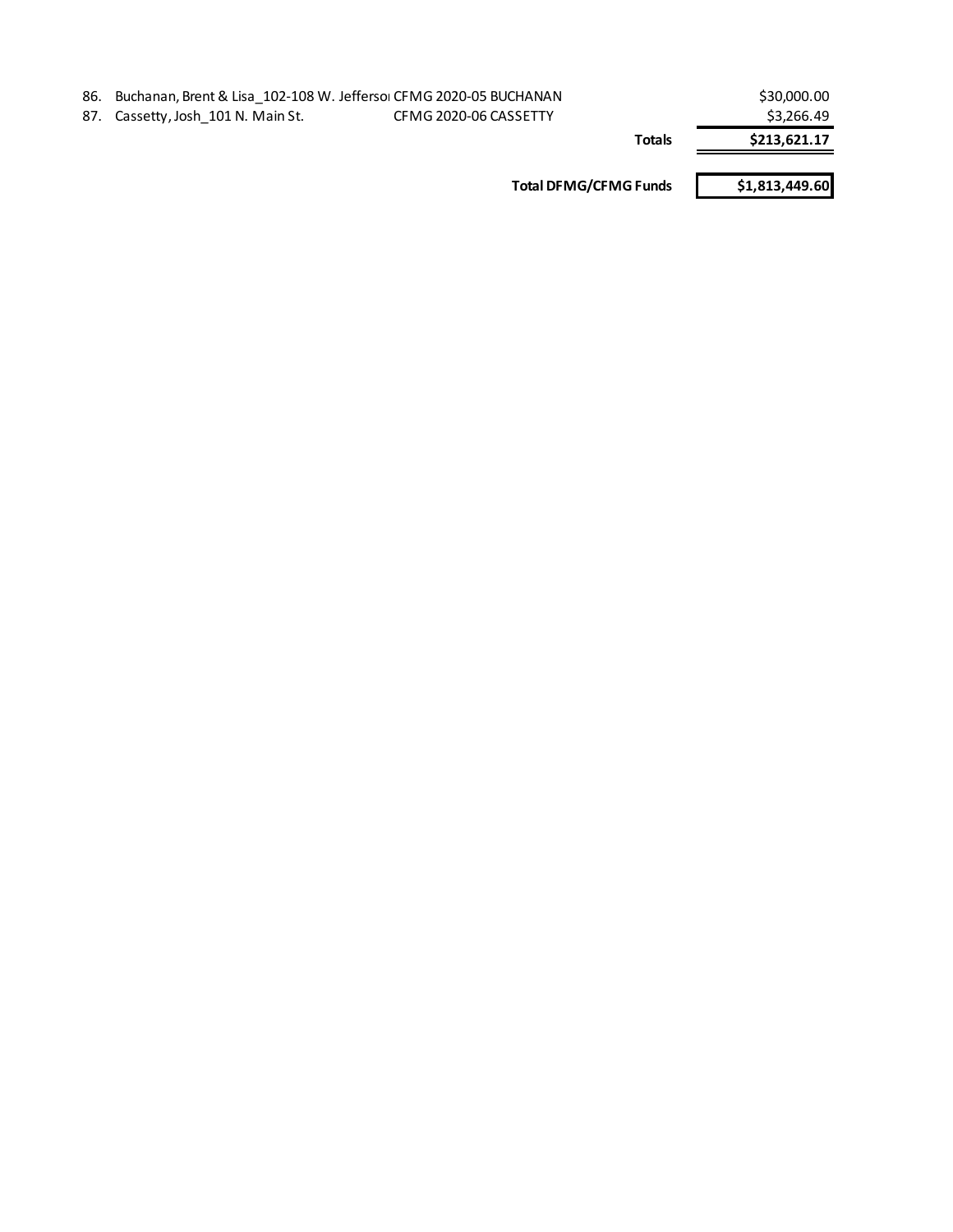| tivity Report       |
|---------------------|
| <b>Amount Drawn</b> |
|                     |
| \$46,072.37         |
| \$24,206.31         |
| \$60,634.23         |
| \$23,075.21         |
| \$4,067.50          |
| \$2,608.00          |
| \$1,987.50          |
| \$6,375.00          |
| \$4,500.00          |
| \$10,918.00         |
| \$13,612.00         |
| \$24,540.00         |
| \$25,000.00         |
| \$49,162.50         |
| \$184,541.38        |
| \$18,700.00         |
| \$25,000.00         |
| \$6,528.87          |
| \$36,263.95         |
| \$18,217.97         |
| \$50,000.00         |
| \$25,000.00         |
| \$50,000.00         |
| \$50,000.00         |
| \$4,729.85          |
| \$46,207.50         |
| \$492.50            |
| \$6,480.00          |
| \$25,000.00         |
| \$39,052.45         |
| Amount Drawn        |
| \$11,982.15         |
| \$24,677.50         |
| \$25,000.00         |
| \$50,000.00         |
| \$4,247.50          |
| \$2,224.29          |
| \$16,325.08         |
| \$4,030.00          |
| \$1,405.30          |
| \$50,000.00         |
| \$11,358.33         |
| \$11,465.00         |
| \$8,499.00          |
| \$1,137.20          |
|                     |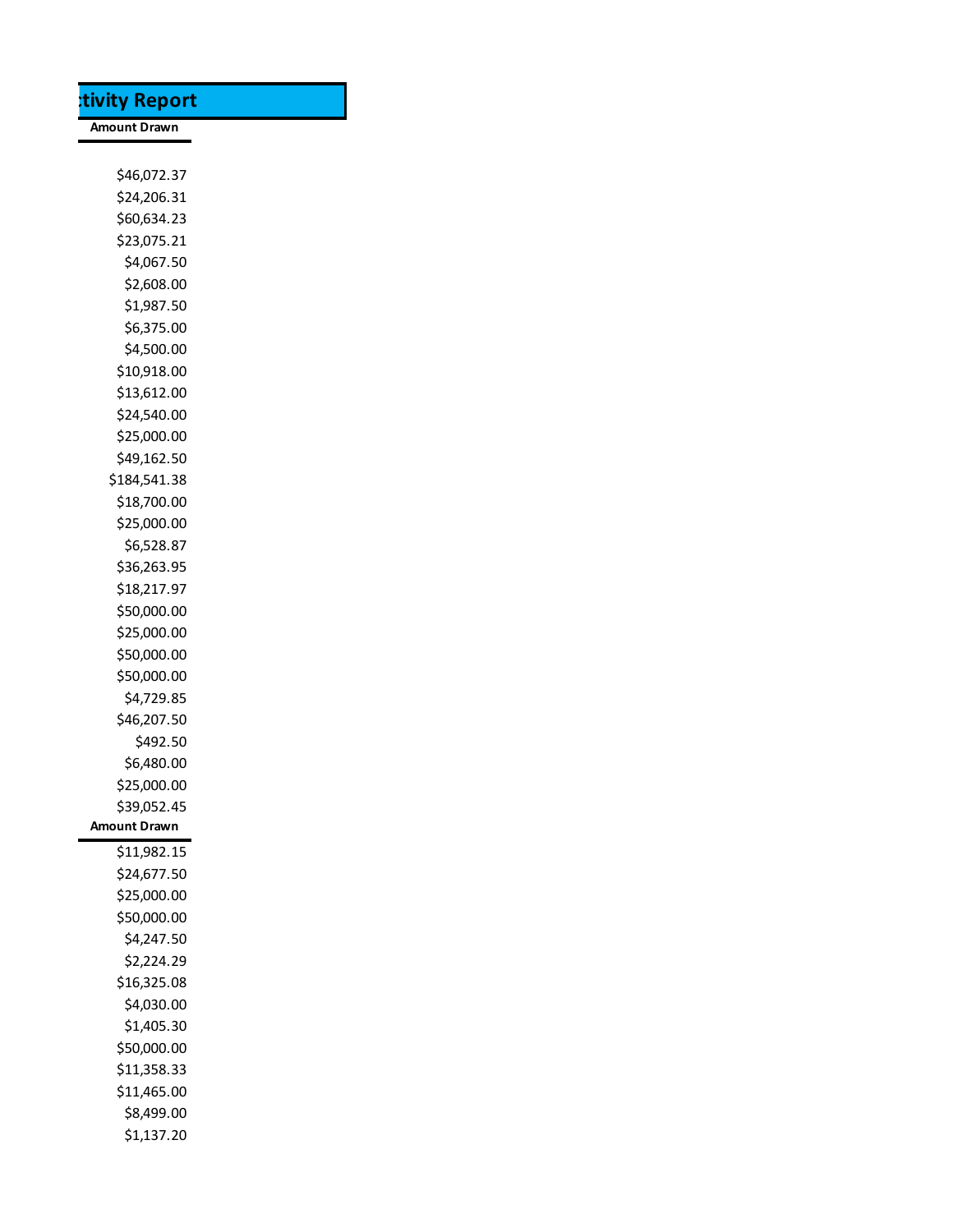| \$2,394.65     |
|----------------|
| \$6,798.91     |
| \$25,000.00    |
| \$50,000.00    |
| \$2,056.00     |
| \$2,148.40     |
| \$50,000.00    |
| \$536.76       |
| \$11,762.69    |
| \$50,000.00    |
| \$50,000.00    |
| \$4,780.55     |
| \$9,030.14     |
| \$20,596.51    |
| \$5,744.13     |
| \$32,482.00    |
| \$6,288.00     |
| \$9,347.59     |
| \$12,934.94    |
| Amount Drawn   |
| \$6,487.00     |
| \$14,852.50    |
| \$11,183.30    |
| \$9,688.86     |
| \$13,000.00    |
| \$25,000.00    |
| \$11,950.00    |
| \$17,000.00    |
| \$0.00         |
| \$21,008.56    |
| \$12,432.50    |
| \$1,599,828.43 |

| <b>Amount Drawn</b> | Amount remaining to<br>be drawn |
|---------------------|---------------------------------|
| \$22,652.30         | \$2,347.70                      |
| \$16,763.30         | \$11,044.50                     |
| \$1,850.00          | \$8,000.00                      |
| \$197.51            | \$6,264.74                      |
| \$17,391.35         | \$126.65                        |
| \$12,150.00         | \$1,000.00                      |
| \$4,682.61          | \$1,092.39                      |
| \$0.00              | \$30,000.00                     |
| \$12,756.50         | \$2,243.50                      |
| \$11,862.75         | \$3,137.25                      |
| \$0.00              | \$5,000.00                      |
| \$1,445.28          | \$273.32                        |
| \$0.00              | \$8,073.03                      |